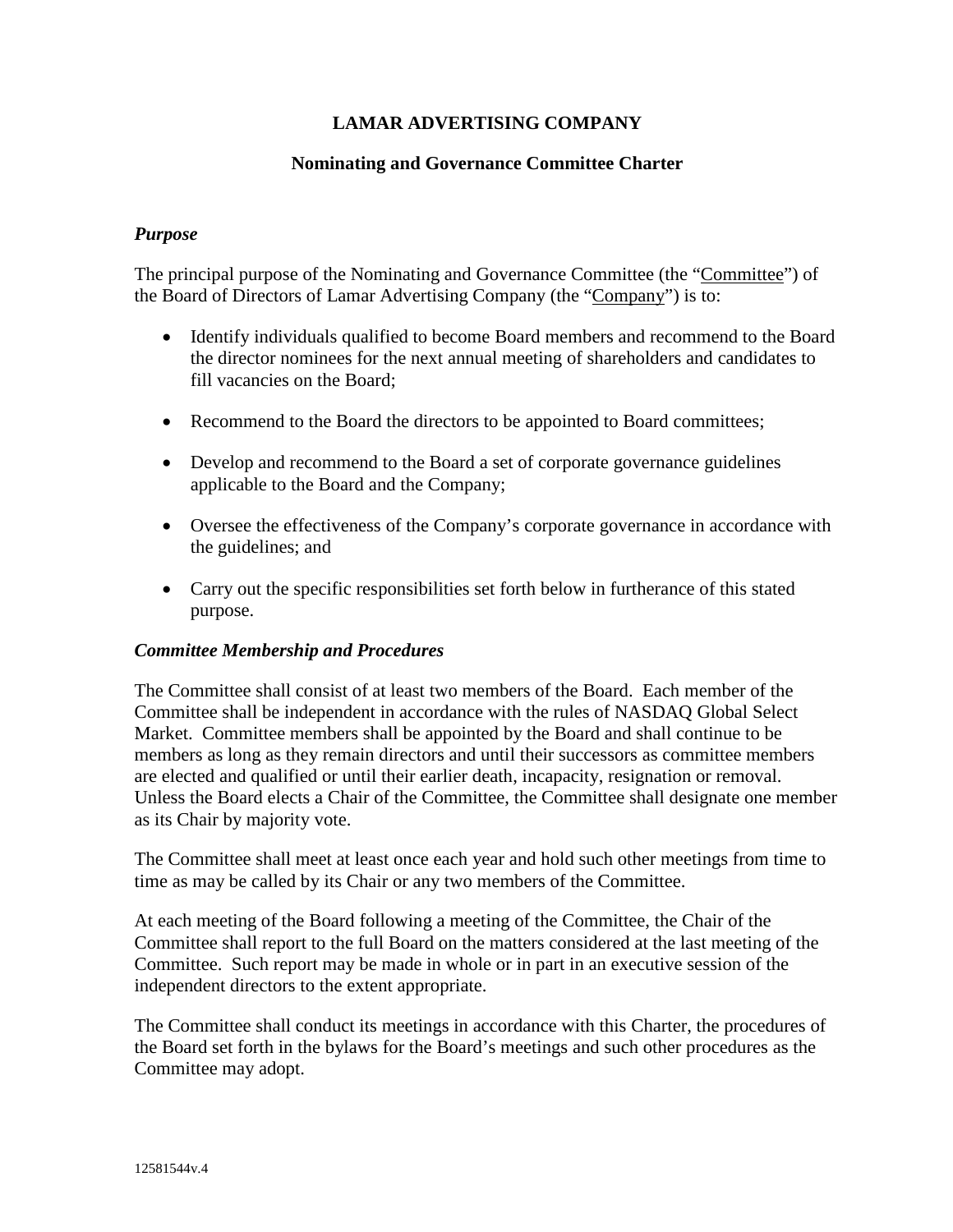## *Committee Authority and Responsibilities*

*Nominees for Election as Directors.* The Committee shall recommend to the Board the director nominees for the next annual meeting of shareholders and persons to fill vacancies on the Board that occur between meetings of shareholders. In carrying out this responsibility, the Committee shall:

- Develop the qualifications, qualities, skills and other expertise required to be a director and, when appropriate, conduct searches for prospective Board members whose skills and attributes meet those criteria;
- Identify and screen individuals qualified to become members of the Board, consistent with criteria approved by the Board;
- Consider any director candidates recommended by the Company's stockholders pursuant to the procedures set forth in this Charter and described in the Company's proxy statement;
- Make recommendations to the Board regarding the selection and approval of the nominees for director to be submitted to a stockholder vote at the annual meeting of stockholders, subject to Board approval;
- Prior to recommending a nominee for election, determine that the election of the nominee as a director would effectively further the policies set forth in the corporate governance guidelines; and
- Consider whether the recommended slate of directors meets the requirements of Nasdaq rule 5605(f).

*Consideration of Director Candidates Submitted by Stockholders.* In selecting nominees for election as directors, the Committee reviews candidates recommended by stockholders in the same manner and using the same general criteria as candidates recruited by the Committee and/or recommended by the Board.

Any stockholder wishing to recommend a director candidate for consideration by the Committee must provide the following information to the Nominating and Governance Committee, c/o General Counsel, Lamar Advertising Company, 5321 Corporate Boulevard, Baton Rouge, Louisiana 70808:

- a brief statement outlining the reasons the nominee would be an effective director for Lamar;
- biographical information with respect to the candidate, including:
	- the name, age, and business and residence addresses of the candidate;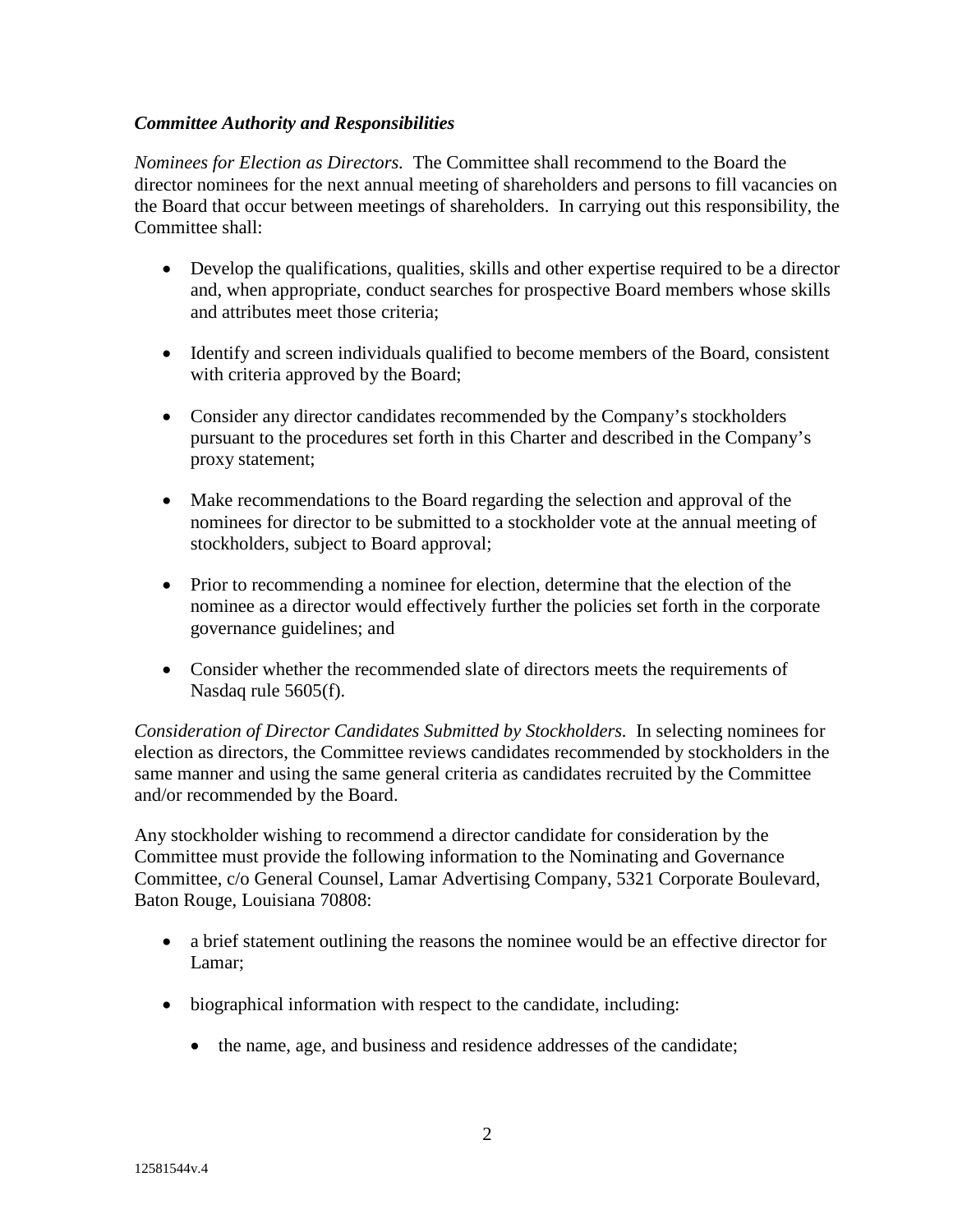- the principal occupation or employment of the candidate for the past five years, as well as information about any other board of directors and board committee on which the candidate has served during that period;
- the number of shares of Lamar stock, if any, beneficially owned by the candidate; and
- details of any business or other significant relationship the candidate has ever had with Lamar.
- Information with respect to the recommending stockholder, including:
	- name and record address of the stockholder and the name and address of the beneficial owner of Lamar shares, if any, on whose behalf the proposal is made; and
	- the number of shares of Lamar stock that the stockholder and such other beneficial owner, if any, beneficially own.

The Committee may seek further information from or about the stockholder, the candidate, or any such other beneficial owner including information about all business and other relationships between the candidate and the stockholder and between the candidate and any such other beneficial owner. Any recommendations for consideration by the Committee must comply with any applicable timing requirements set forth in the Company's bylaws.

*Appointments to Board Committees.* At least annually, the Committee shall recommend to the Board the directors to be appointed to the various committees of the Board and the Chair of each committee. The Committee shall consider the desired qualifications for membership on each committee, the availability of each director to meet the time commitment required for membership on the particular committee, and the extent to which there should be a policy of periodic rotation of committee members.

*Evaluations.* The Committee shall oversee the process of evaluations of the Board, its committees and executive management of the Company, and make recommendations to the Board as appropriate.

*Corporate Governance Guidelines.* The Committee shall recommend to the Board a set of corporate governance guidelines that are appropriate for the Company and in compliance with applicable laws, regulations and listing requirements. The Committee shall periodically review the Company's corporate governance guidelines for the purposes of:

- Determining whether the guidelines are being effectively adhered to and implemented;
- Ensuring that they continue to be appropriate for the Company and comply with applicable laws, regulations and listing requirements; and
- Recommending any desirable changes in the guidelines to the Board.